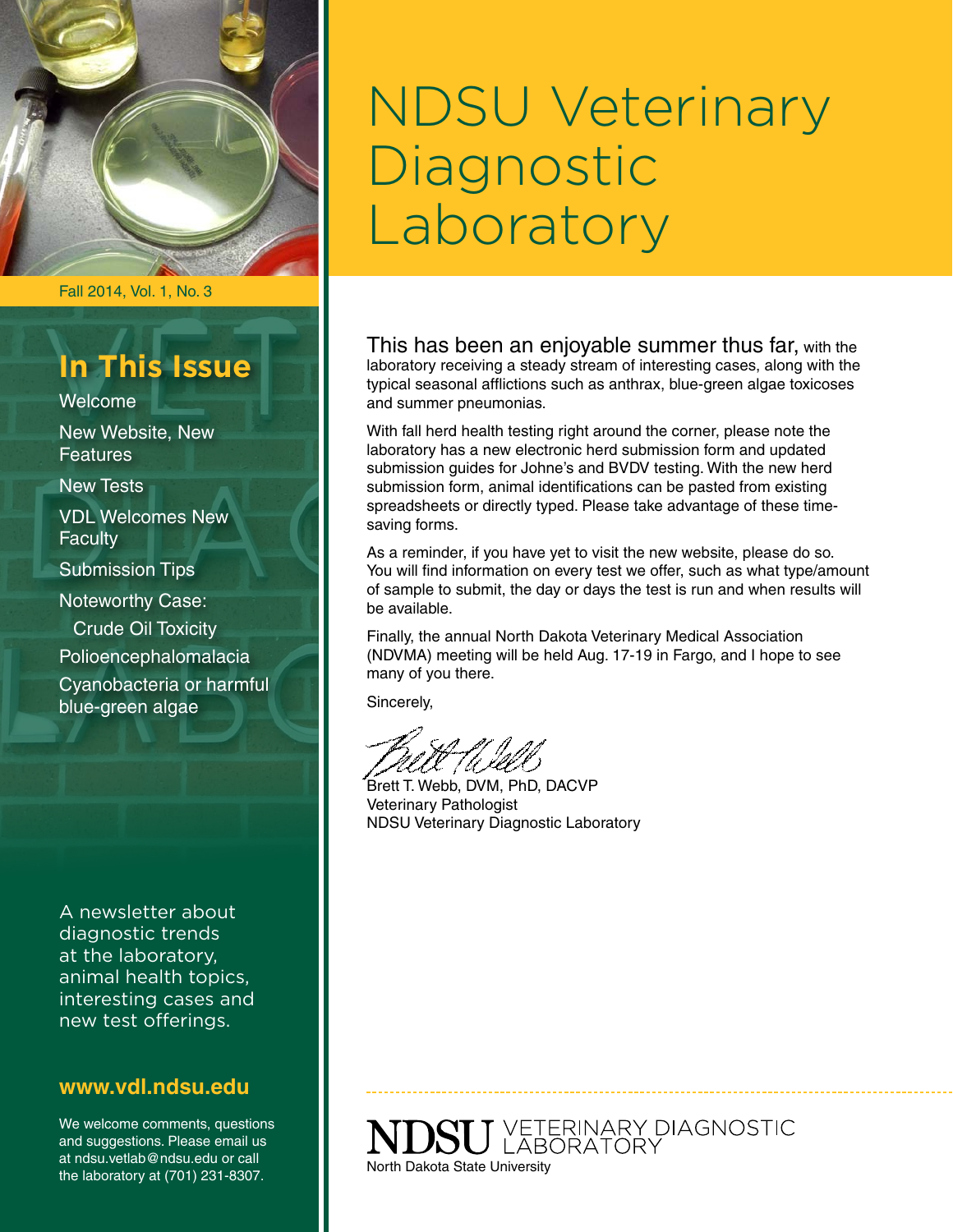### **New Website, New Features**

Does the VDL offer this test?

.<br>www.vdl.**ndsu.edu**/tests

Q + Q + □ 命 + Bage + Safety + Tgols + Q + J + 曲 即現

Tests

 $\bigoplus$  (apply)

Search test offerings for sample information, testing schedule and pricing.

Need faster results? Request online access.

The website, [www.vdl.ndsu.edu,](http://www.vdl.ndsu.edu) is packed with new features to help your busy practice quickly access test information, test results, fillable submission forms and other useful resources.

Complete terms, conditions and fees

Download fee schedule

 $\overline{\rho}$  - C **C** Tests | NDSU Veterinary Dia...  $\times$ 

Setup and turnaround times may vary from test to test. To ensure timely service please see individual tests for the most current setup and turnaround times.

 $\mathtt{A}|\mathtt{B}|\mathtt{C}|\mathtt{D}|\mathtt{E}|\mathtt{F}|\mathtt{G}|\mathtt{H}|\mathtt{I}|j]\mathtt{K}|\mathtt{L}|\mathtt{M}|\mathtt{N}|\mathtt{O}|\mathtt{P}|\mathtt{Q}|\mathtt{R}|\mathtt{S}|\mathtt{T}|\mathtt{U}|\mathtt{V}|\mathtt{W}|\mathtt{X}|\mathtt{Y}|\mathtt{Z}$ 

Search Clear Species

ND Price

\$43.00

\$30.00

\$43.00 (add'l tests \$22.00)

\$35.00 (add'l tests \$18.00

 $\boxed{\smile}$  Section

 $\check{~}$ 

Out of State Price

\$51.60 (add'l tests \$26.40)

ests \$21.60

\$51.60

\$36.00

\$42.00 (add1 to

AN \$8.00 ACCESSION FEE WILL BE APPLIED TO ALL CASES EXCEPT EIAS.

Enter search text



Test

**Aerobic culture** 

Aerobic culture (colony count)

Aerobic culture (ear swab)

Aerobic culture (milk)

## **New Tests**

| <b>New PCR Tests</b>                                                  | <b>Price</b> |
|-----------------------------------------------------------------------|--------------|
| Porcine delta coronavirus                                             | \$45         |
| Porcine diarrhea panel (includes TGE,<br>Rotavirus A, PEDV and PDCoV) | \$65         |
| Anaplasmataceae (detects Anaplasma sp. and<br>Ehrlichia sp.)          | \$35         |
| Campylobacter jejuni, fetus, venerialis                               | \$35         |

### **Diagnostic** Laboratory Calendar

■ Aug. 17-19, Annual NDVMA meeting – Fargo

The diagnostic laboratory will be closed on the following holidays:

- Sept. 1, Labor Day
- Nov. 11, Veterans Day
- Nov. 27, Thanksgiving
- $\blacksquare$  Dec. 24, Christmas Eve the laboratory closes at noon
- Dec. 25, Christmas Day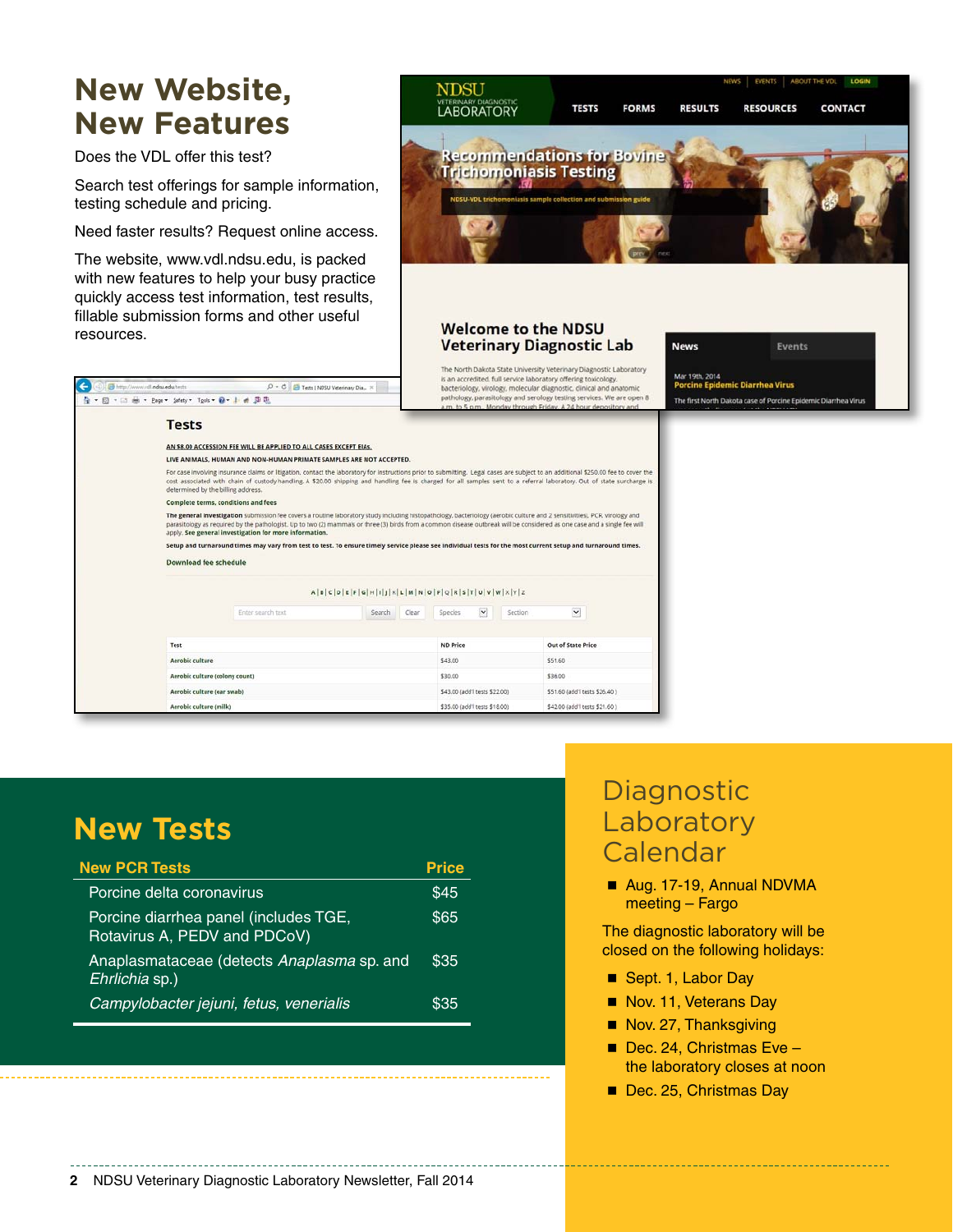

### Submission Tips

Tired of writing out animal IDs on page after page of our serology forms? Use the new electronic herd submission form. Visit the laboratory's website [\(www.vdl.ndsu.](http://www.vdl.ndsu.edu/forms) [edu/forms](http://www.vdl.ndsu.edu/forms)) to download the form. The electronic form is the most efficient means for the laboratory to process your submission, and the results can be returned to you in electronic format.

Form Instructions:

- Paste or type in animal IDs.
- $\blacksquare$  Fill out the remainder of the form.
- $\blacksquare$  Email the completed form with owners name in subject line to [ndsu.vetlab@ndsu.edu](mailto:ndsu.vetlab@.ndsu.edu).
- Print the form and mail it with your samples.

Submit photos or radiographs with your cases. Email them to [ndsu.](mailto:ndsu.vetlab@ndsu.edu) [vetlab@ndsu.edu](mailto:ndsu.vetlab@ndsu.edu) and include the owner's last name in the subject line.

### VDL Welcomes New Faculty

The VDL is excited to announce Claire Miller, DVM, Ph.D., a veterinary microbiologist, has joined the laboratory. She comes to North Dakota from the Washington State University Animal Disease Diagnostic Laboratory, where she completed residency training and graduate work in microbiology.

Miller's dissertation focused on characterizing the methylome, transcriptome and proteome of a DNA adenine methylase mutant strain of Salmonella typhimurium shown to induce protection in a calf model of disease.

She will begin her appointment Aug. 18 and be responsible for overseeing testing services in the bacteriology, virology and serology section laboratories. We are excited to have aboard an individual with Miller's level of training and expertise, and look forward to improving microbiology testing services at the laboratory.

### **Noteworthy Case**

#### **Crude Oil Toxicity**

Tissues from a 2-year-old ewe were submitted to the laboratory for evaluation of potential ingestion of crude oil. The flock had been exposed to crude oil from a leaking tank and a couple ewes had died and others had aborted.

Intestinal contents and feces were grayish black and watery, and contained a barely perceivable oil sheen. Also, a petroleum smell was detected easily in both samples.

In-house GC-MS analysis of intestinal contents and feces confirmed the presence M.S. Mostrom, NDSU

of high-branched chained alkanes consistent with ingestion of unrefined petroleum or crude oil. No significant gross or microscopic lesions were observed. The final disposition of the case was unknown at the time this newsletter went to press.

With the increasing number of petroleum, brine and waste water spills and leaks reported almost weekly, the VDL encourages veterinarians to determine whether the case has potential for litigation and, if so, to contact the laboratory prior to submission to obtain sampling recommendations and chain-of-custody forms. A chain-of-custody form is available on the VDL website, www.vdl.ndsu.edu/forms.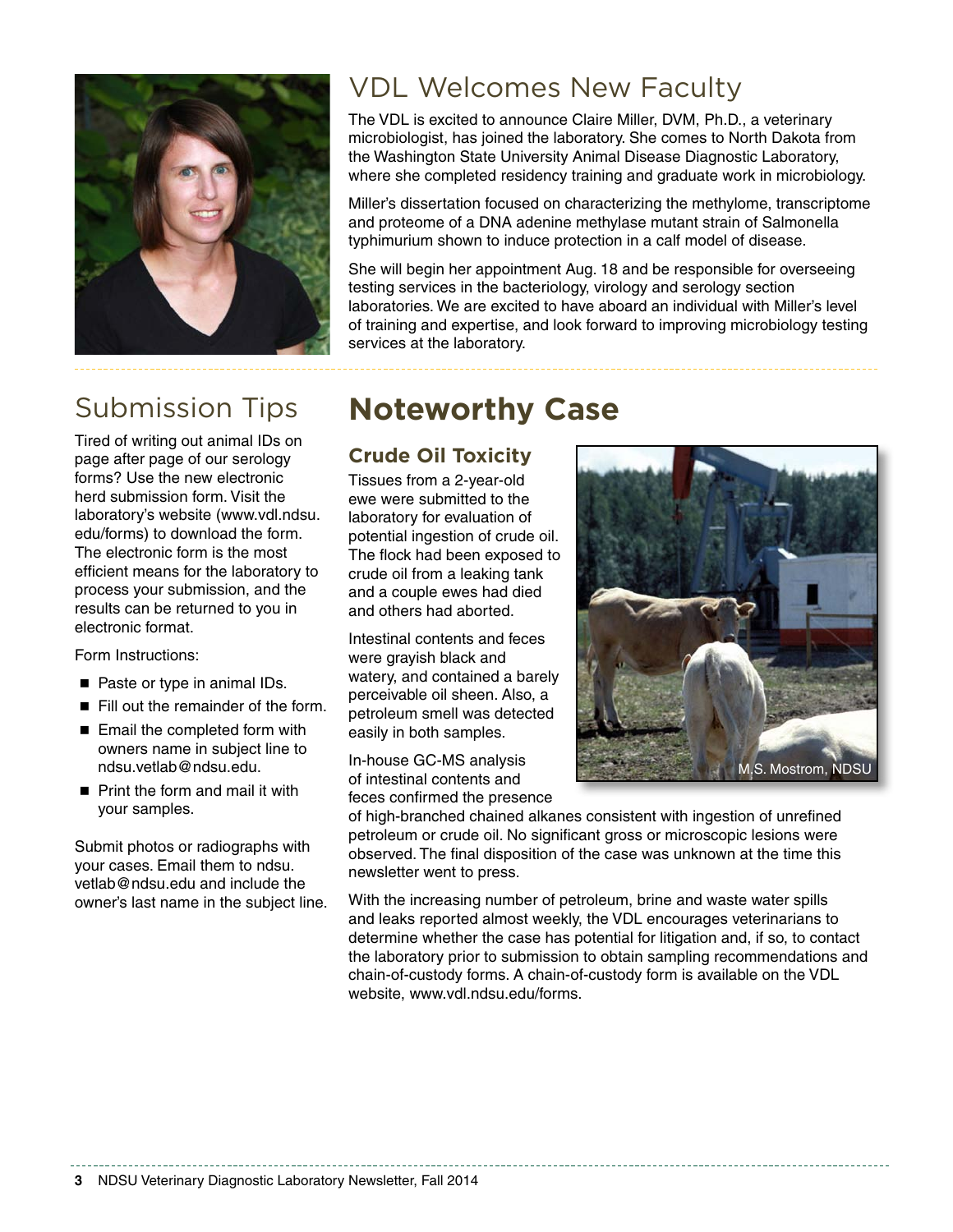### **Polioencephalomalacia**

Polioencephalomalacia (PEM) or cerebrocortical necrosis is a common cause of neurologic disease in ruminants and is clinically recognized as two distinct syndromes: 1) acute onset of recumbency and opisthotonos, from which the animal typically doesn't recover despite treatment and 2) subacute onset of ataxia, circling, tremors, cortical blindness and star gazing, from which appropriately treated animals sometimes recover.

Cerebrocortical necrosis is a nonspecific lesion that can be caused by thiamine deficiency, sodium toxicity/water deprivation, lead toxicity and consumption of excess dietary sulfur, although the latter two causes are most common.

Much of North Dakota's surface and subsurface waters are quite high in sulfate, particularly in the western portion of the state. Although the majority of sulfur-induced PEM cases submitted to the VDL are caused by high water sulfates, some forages including Bermuda grass, *Kochia* sp. and other sulfuraccumulating plants can have more than 3,000 parts per million (ppm) of sulfur, so sulfur toxicity should not be ruled out solely on the basis of low water sulfates. The table details maximum sulfur and sulfate concentrations in various species.

The type of ration has a significant influence on sulfur tolerance, with high-concentrate rations leading to significantly lower sulfur tolerance when compared with foragepredominant diets. Influence of diet on sulfur tolerance is complex but mainly due to the effects of rumen pH and rumen bacterial flora on hydrogen sulfide production.

Unfortunately no economical methods are available to remediate high sulfate levels in water, so lowering total sulfur intake by providing an alternate source of water, reducing ration concentrate

#### **Maximum sulfur and sulfate concentrations in various species.**

|                               |                                  | <b>Maximum Sulfer</b><br>In Diet | <b>Drinking Water</b><br>mg/L           |
|-------------------------------|----------------------------------|----------------------------------|-----------------------------------------|
| Cattle and sheep              | > 85% concentrate<br>concentrate | 0.3%                             | $< 600$ sulfate                         |
|                               | $(< 15\%$ forage)                |                                  | $(< 200$ sulfur)                        |
| Cattle and other<br>ruminants | $> 40\%$ forage                  | 0.5%                             | $< 2,500$ sulfate<br>$(< 834$ sulfur)   |
| Swine                         |                                  | 0.4%                             | $<$ 3.000 sulfate<br>$(< 1,000$ sulfur) |
| Dogs and cats                 |                                  | 0.6%                             |                                         |
| Chicks                        |                                  | $~10.4\%$                        | $<$ 1,000 sulfate<br>$(<$ 333 sulfur)   |



**A cross-section of cerebral cortex under UV light with patchy autofluorescence of the outer cortical lamina.** (B.T. Webb)

levels or changing forage type are the only viable options.

The gross lesions of PEM often are absent, and when present, typically are subtle and consist of cerebral edema, which is most apparent by the flattened appearance to cerebral gyri and slight yellowish discoloration. If a UV light source is available, a cortical laminar pattern of autofluorescence can be seen in some more advanced cases.

The VDL recommends submitting a complete set of organ samples including the head or whole fresh brain (to rule out rabies when applicable), whole blood (EDTA) or liver or kidney tissue (10 grams minimum), and a water sample (50 ml minimum).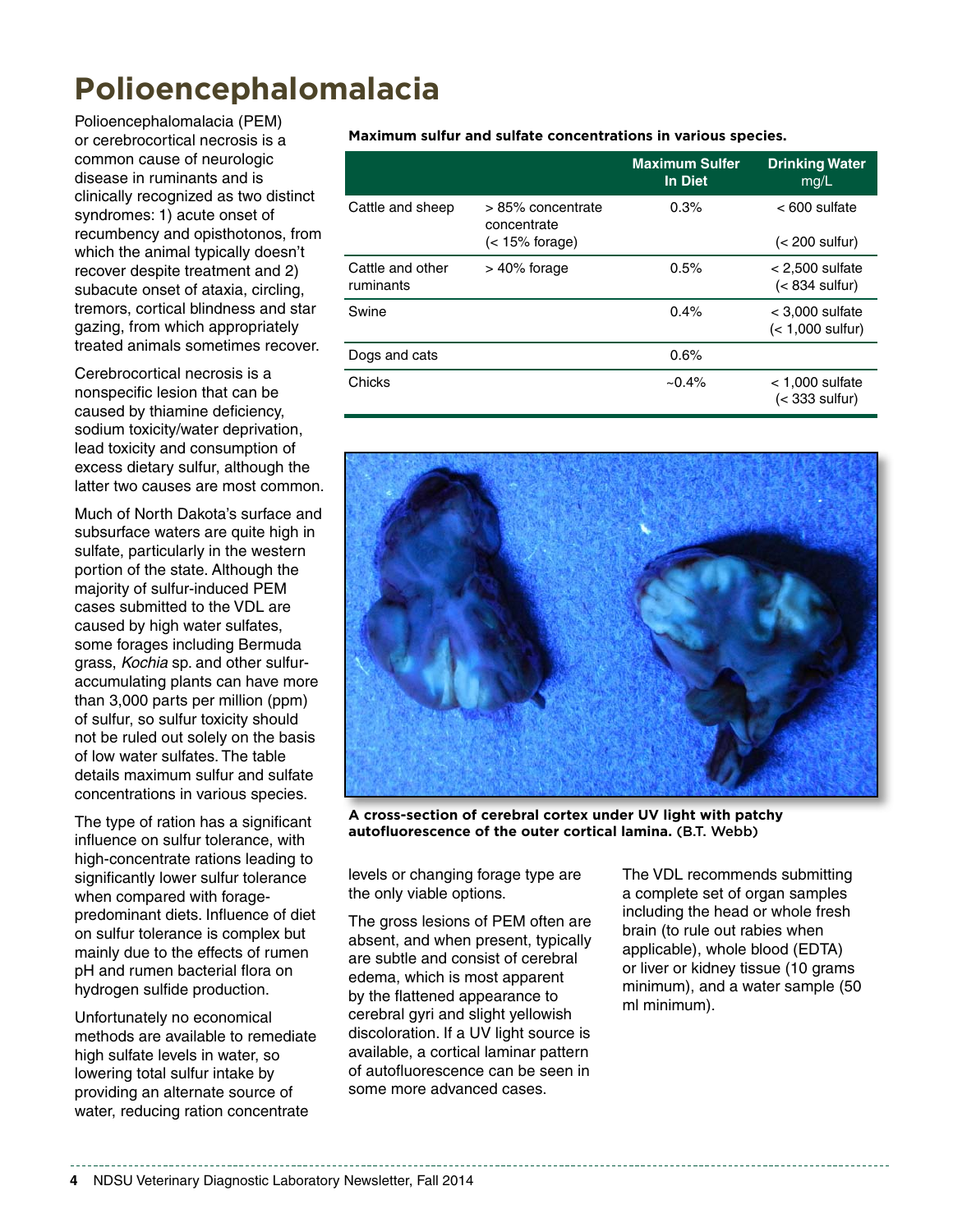### **Cyanobacteria or harmful blue-green algae**

Michelle S. Mostrom, DVM, Ph.D., DABVT, DABT, Veterinary Toxicologist, NDSU-VDL

Areas of North Dakota have had several harmful bluegreen algae blooms on freshwater sloughs, lakes and ponds.

Typically, for a harmful blue-green algae bloom, the water source should be warm (more than 20 C or 68 F), have relatively low turbulence and adequate light, and be mesotrophic or eutrophic, with a phosphate concentration greater than 30 micrograms per liter  $(\mu g/L)$ and nutrient concentration generally greater than 300 µg/L. Blooms can persist for several weeks, but in fertile water bodies, cyanobacteria can persist through the summer and into fall. Blue-green algae can overwinter under ice in the Arctic.

#### **Cyanobacterial blooms occur in North Dakota**

The NDSU-VDL typically identifies *Microcystis* sp., *Anabena* sp., *Aphanizomenon* sp. and occasionally *Oscillatoria* sp. in water samples. These samples need to be kept cool and submitted to the lab fairly soon after sampling; the lab needs about 10+ milliliters (mL) in a well-sealed container. These identifications are based on characteristic shape and presentation in the water sample and provide a "suggested" diagnosis in livestock toxicosis.

Following ingestion of water containing cyanobacteria blooms, livestock can develop clinical signs within minutes to hours. The toxins are released with cell wall damage and cell death. Microcystin toxins are hepatotoxins and are distributed rapidly to liver, lungs, heart and other organs. Clinical signs are vomiting, diarrhea, weakness, pale mucous membranes, shock and often death. If animals survive, they can develop hepatogenous photosensitization and nephrotoxicity.

*Anabena, Aphanizomenon* and *Oscillatoria* can produce anatoxins that are primarily neurotoxins and are potent cholinergic agonists on nicotinic acetylcholine receptors in neurons at neuromuscular junctions.

Clinical signs in livestock following anantoxin-a ingestion can include a rapid onset of rigidity and muscle tremors, followed by paralysis, convulsions and rapid death. Anatoxin–a(s) toxin can cause excessive salivation, lacrimation, diarrhea, urination, tremors, convulsion, recumbency and respiratory arrest in minutes following consumption.

The actual detection of toxins in the water and animal tissues provides a confirmatory diagnosis; however, the cost of analytical detection of cyanotoxins can be quite expensive.



*Anabaena flos-aquae* **bloom on pond.** (M.S. Mostrom)

Oftentimes, animals are found dead close to a water source, with other dead wildlife near the water. Microcystis often produces a strong, somewhat oily smell. A recent cyanobacterial bloom (typically bluish green) and wave action that concentrates the bloom against a shoreline often precede the deaths.

Management of cyanobacterial toxicosis is removal of the livestock from the contaminated water source and symptomatic and supportive treatment of clinical signs.

Often the veterinarian is asked about treating the water to destroy the algae and toxins in a farm pond. Unfortunately, a simple answer is not available. The general algaecide used is copper sulfate, which can affect many organisms in the water system, including fish and zooplankton, which can feed on the algae. The livestock producer will need to correct underlying conditions that cause the bloom (nutrient enrichment of the water) or another bloom is likely to occur.

Microcystin toxins released with algae death are resistant to environmental breakdown (unless very high temperatures or extreme water pH exists) and can have half-lives up to 10 weeks (some sources state toxins persist from three weeks to five months), which varies with water inflow/outflow rates and sedimentation.

Typically, it is recommended livestock be kept away from copper-treated water sources for more than 14 days, but the persistence of toxins in the water may extend this period to a point that the use of copper sulfate treatment is questioned.

> Cyanobacterial blooms occur in North Dakota (Continued on back page)